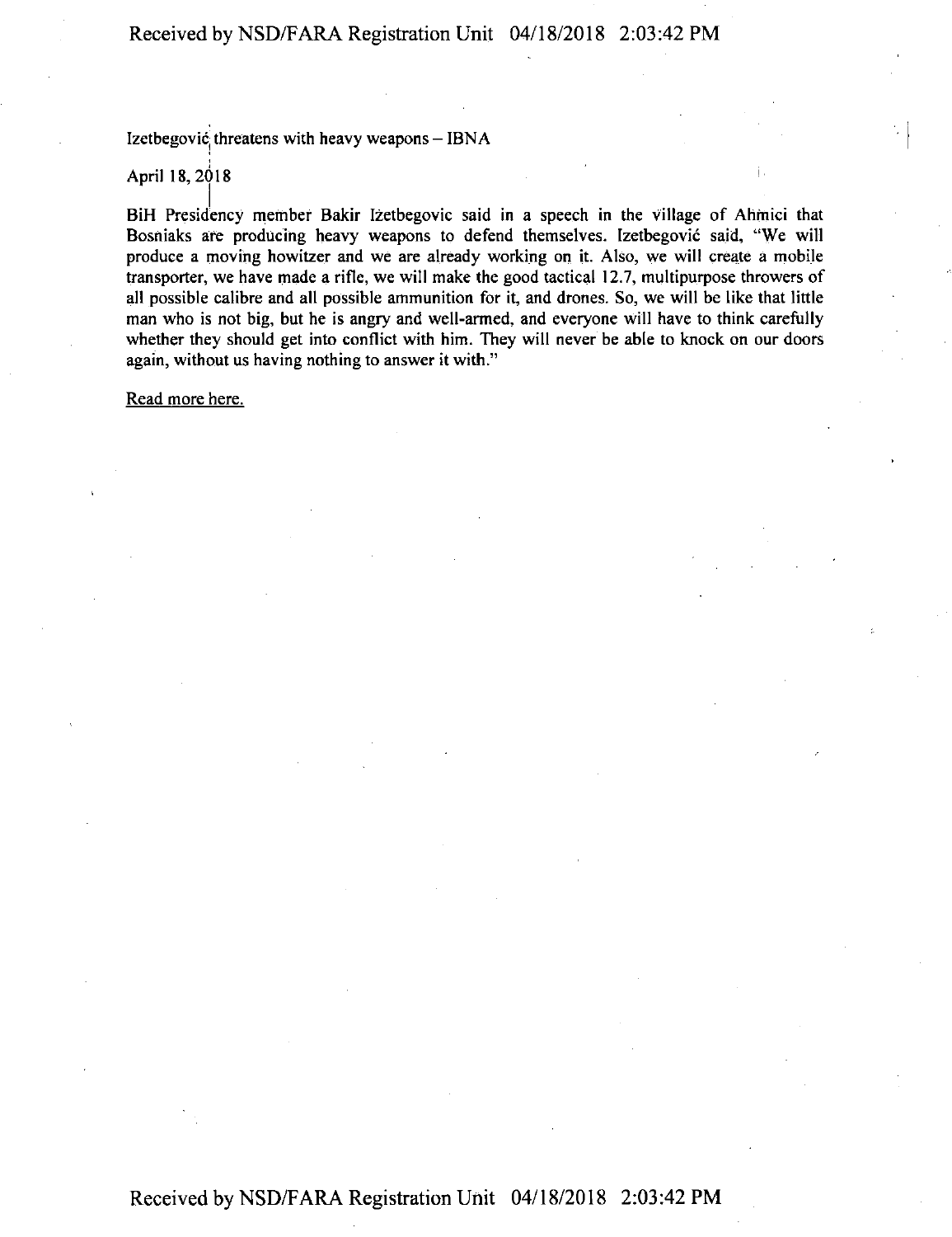Jagland: "Worrying signs" coming from Bosnia- NI

April 18, 2018

Council of Europe Secretary General Thorbjom Jagland warned Tuesday that if BiH politicians do not soon agree on Election Law amendments, October's election may not be legitimate. Jagland said, "there are some worrying signs, in particular in Bosnia and Herzegovina, they are probably heading now for a new election, without having an amendment to the electoral law, which can safeguard representation from the so-called others and which could also reassure the Croat minority in the Federation."

Read more here.

Received by NSD/F ARA Registration Unit 04/18/2018 2:03 :45 PM